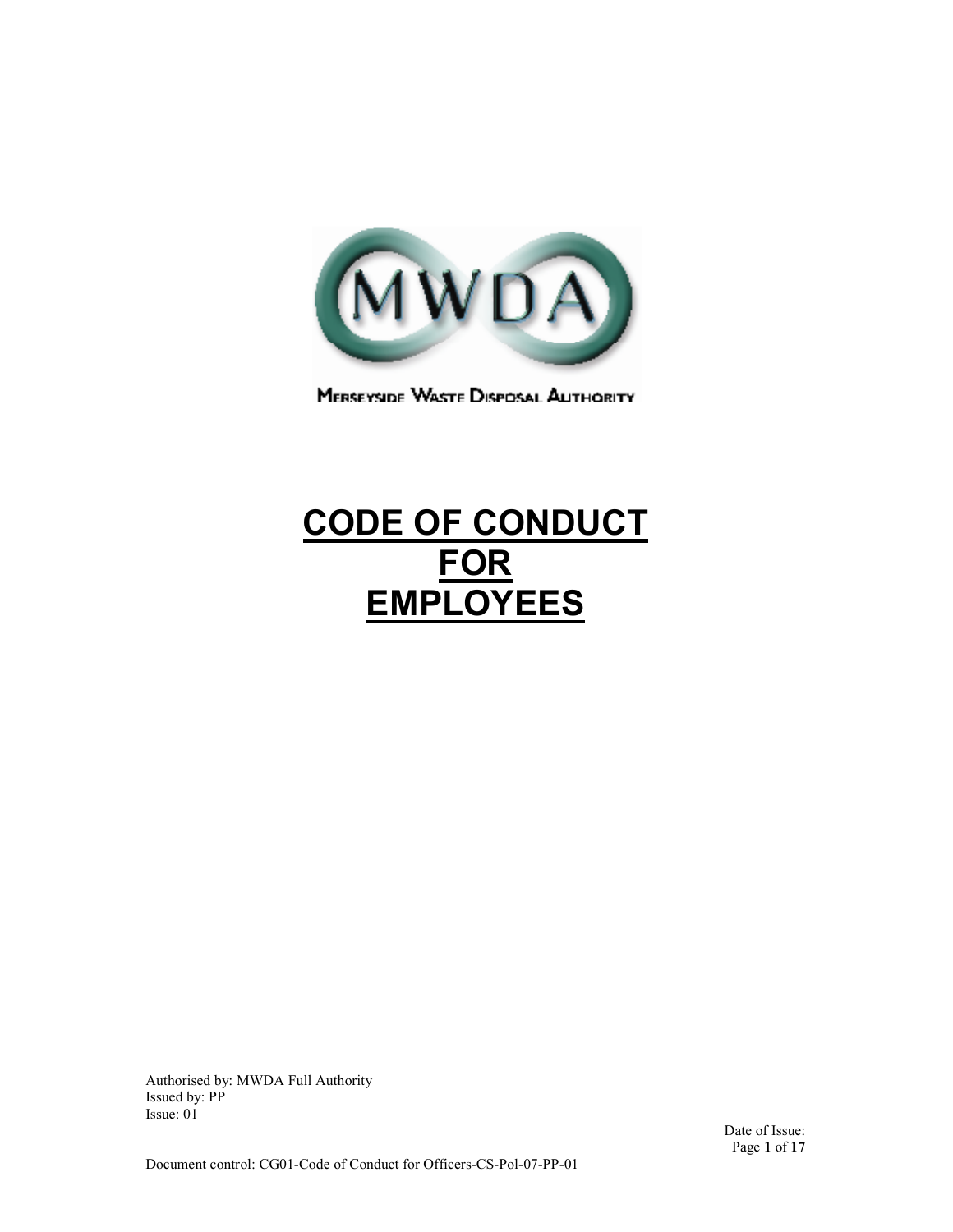# **Revised September 2008**

# **CODE OF CONDUCT FOR EMPLOYEES**

This document outlines the standards of conduct expected from employee's incompliance with this Code of Conduct. The Code cannot cover examples of every specific instance which may arise in the course of employment but sets out the general and in some cases the specific standards which are to be met by all employees.

The Code of Conduct applies equally to all employees irrespective of their role, grade, or status. Certain aspects of the Code e.g.; Political Restriction, will however have more particular relevance to senior or other designated employees.

Elements of the Code apply to employees who are seconded to other organisations and will be applicable to individuals seconded to Merseyside Waste Disposal Authority (The Authority).

Agency staff or staff engaged under partnership arrangements will be expected to be familiar with the content of this Code of Conduct and undertake their duties in compliance. For the purpose of this document the term "employees" is inclusive of these individuals.

Employees in the Local Government Service are bound by certain rules and regulations, in some instances, by legislation, in others by Conditions of Service and the Constitution and Procedure Rules, and all by the terms of their individual contract of employment.

Local Government is a public service, and it is important that every employee conducts themselves in a manner which is beyond reproach and can be defended in the face of public criticism.

#### **1.LINKS TO ASSOCIATED PROCEDURES**

The Code of Conduct has been developed to be used as a general guide and will have links to other associated procedures that may also regulate or guide the standards of conduct expected of employees. There are numerous procedures within Human Resources, Health and Safety, Finance, Information Technology, Service Standards, Authority Constitution and Procedural Rules, Procurement and Equalities that will have close links to this Code of Conduct.

# **2. STANDARDS**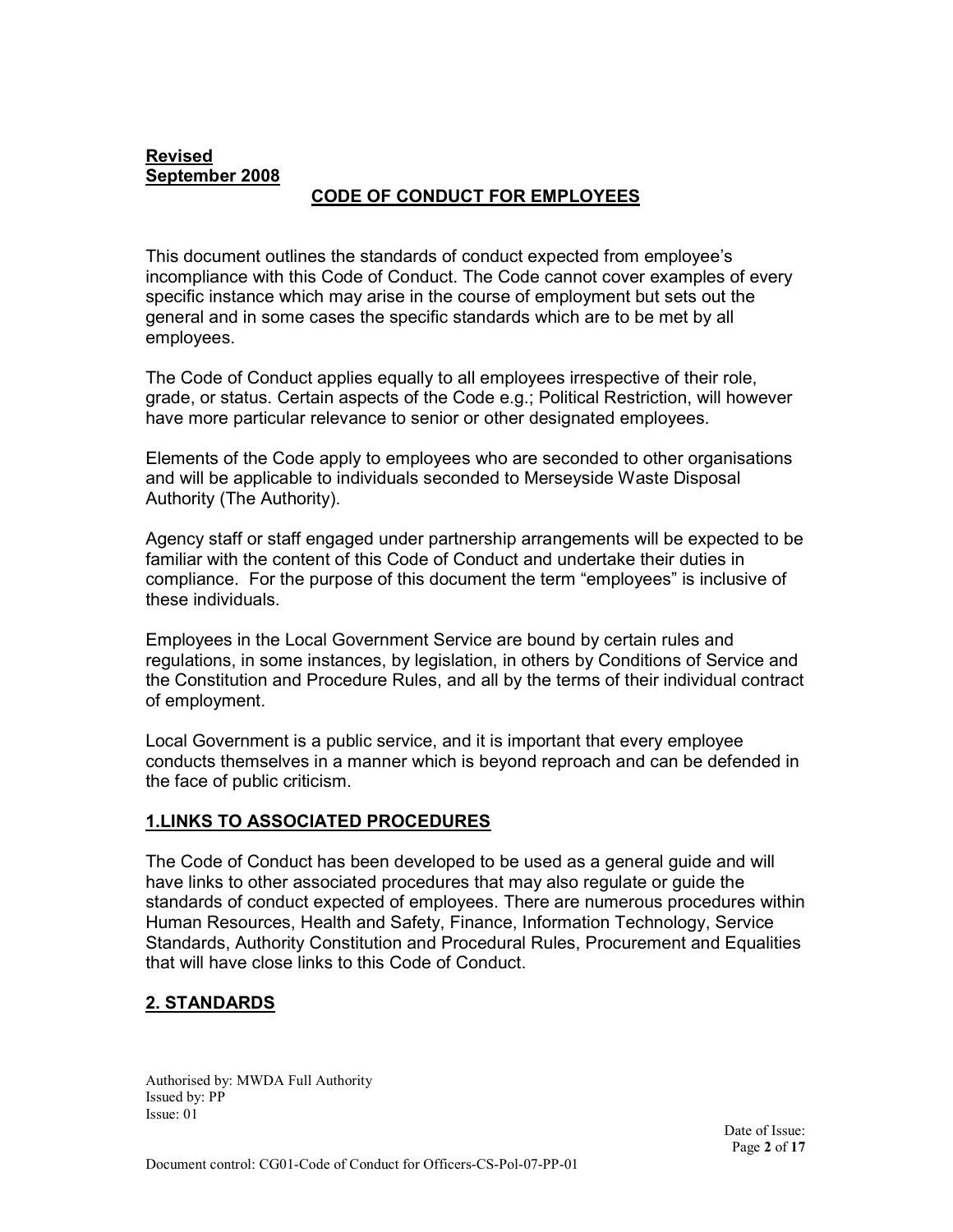Employees in Local Government are expected to give the highest possible standard of service when dealing with the public and other organisations. Where it is a part of employees' duties to provide advice to Elected Members or other employees this should be done appropriately and with courtesy and impartiality.

Employees should bring to the attention of their Director, Assistant Director or Section Manager any deficiency in the provision of a service which they feel could be properly eliminated or improved, any impropriety or any breach of procedure.

# **3. PROFESSIONAL STANDARDS**

There is an obligation on all employees to adhere to rules and standards set by relevant professional bodies or institutions which govern the conduct of their members. Employees who are members of a professional body should offer advice and carry out their duties in accordance with the professional standards of appropriate body or institution. In some circumstances however, the Authority may determine its own standards which may complement or exceed those set by other bodies.

# **4. POLITENESS AND COURTESY**

People generally respond positively to courtesy, and are more willing to co-operate. This can reduce tension and assist employees to do their job more efficiently. Being polite and courteous also reduces the risks of assault. It is expected that employees conduct themselves with politeness and courtesy when dealing with colleagues, partners, service users of Authority facilities and visitors to the Authority at all times.

# **5. IDENTIFICATION**

Employees should wear identification badges at all times during working hours unless official exemption has been given due to the nature of their work. When answering the telephone employees should use the correct salutation in accordance with the Authority's customer care protocol.

When visiting on business employees should state who they are, where they are from, the purpose of the visit, and the expected or approximate duration of the visit. A warrant or right of entry documentation should be shown when required.

If possible or practicable employees should make arrangements in advance of visits especially where elderly or infirm clients are involved. Employees should always inform their manager, a colleague or appropriate person of the arrangements for outside visits in case of emergency.

In certain circumstances it may be necessary to ensure such visits are in the presence of another employee.

#### **6. IMPLIED CONDITIONS OF THE CONTRACT OF EMPLOYMENT**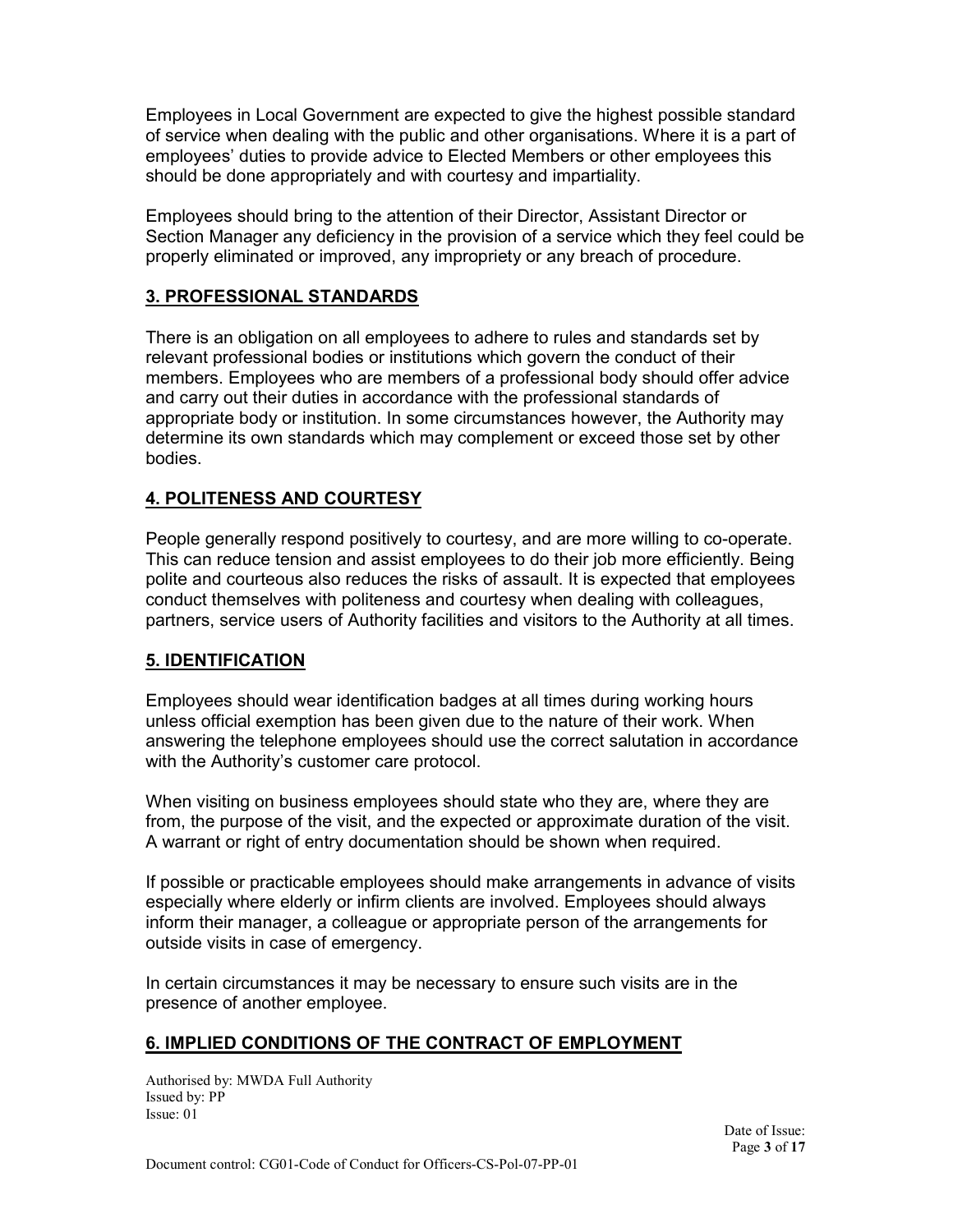Implied terms in any contract of employment are those aspects of it which are not prescribed in some specific way or other (i.e. in writing or in some oral form) which are intended to be binding on both the employer and employee but which form part of the contract.

The main implied terms which affect employees are:

#### **The Duty of Fidelity**

The expected loyalty of employees to the employer in the carrying out of a 'contract' to ensure there is no deliberate or negligent actions or omissions which could damage the business prospects or reputation of the Authority or in any way bring the Authority into disrepute.

Such actions could include improper behaviour when on Authority business, using information obtained through employment with the Authority to benefit self/another organisation, or to damage the integrity of the Authority.

#### **The Relationship of Confidence and Trust**

Any conduct or action which is likely to destroy or seriously damage the relationship of confidence and trust which must exist between the Authority and its employees will be in breach of this term.

Conduct which brings the Authority into disrepute could include actions committed outside work which has a bearing on employment e.g. fraud or theft.

#### **Duty of Care**

Every employee has a duty of care towards the Authority.

Care in this instance is defined as the requirement for employees in their particular occupation to utilise their skills, ability and knowledge (for which they are employed) to the best interest of the Authority.

#### **7. MANAGERIAL RESPONSIBILITIES**

Managers at whatever level in the organisation, have particular positions of trust greater than employees without these responsibilities. Terms detailed or implied in their contracts of employment place additional emphasis on behaviour and responsibility. Managers should therefore, set an example to other employees in observing the rules and practices of the Authority.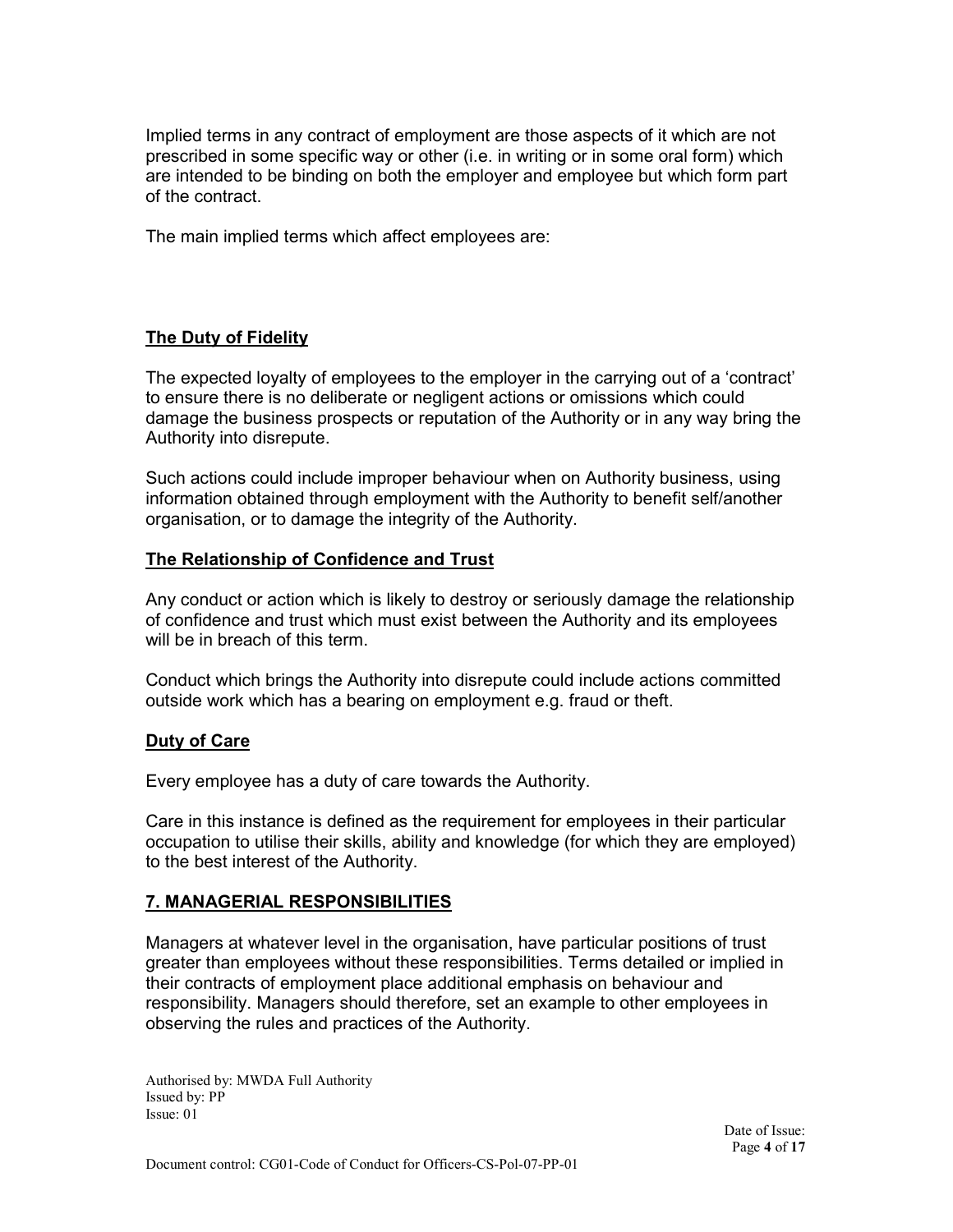# **Obligation to Serve Faithfully**

Managers are entrusted to exercise discretion and judgement when carrying out their duties.

When exercising discretion managers must have full regard to the Authority's legal obligations, Procedure Rules, rules of employment and expected standards of conduct and behaviour as they apply to their particular work area.

The contract of employment between Officer and the Authority is breached when managers commit or omit an act, not in the honest exercise of discretion or choice, but in order to disrupt or inconvenience the Authority's business.

#### **Duty to Disclose**

All managers are responsible for monitoring the conduct of employees under their control. Where there appears to be evidence of a serious breach of the contract of employment on the part of an employee or employees then managers have a duty to disclose such a breach to their relevant senior manager in order that the appropriate action may be taken.

#### **8. CONFIDENTIALITY AND TRANSPARENCY**

Employees who are responsible for information relating to customers and / or service users must maintain the confidentiality of such information. All paper and electronic information collected must be held in a secure and confidential environment and managed in accordance with relevant codes of practice.

Certain information must by law be open, e.g. under Section 100D of the Local Government Act 1972 and under the relevant statute or common law information must be made available to Elected Members, District Auditors and or the Public, There are also obligations to disclose information under the Freedom of Information Act 2000.

Employees who are requested to provide information to any of these parties, must seek clarification in the first instance from their manager who may refer the matter to the Authority's Legal Officer for advice.

# **9. POLITICAL NEUTRALITY**

The Authority is the employer and requires employees to implement its policies.

This must be done equitably and employees must not allow personal or political opinions to interfere with the duty to implement the lawful policies of the Authority.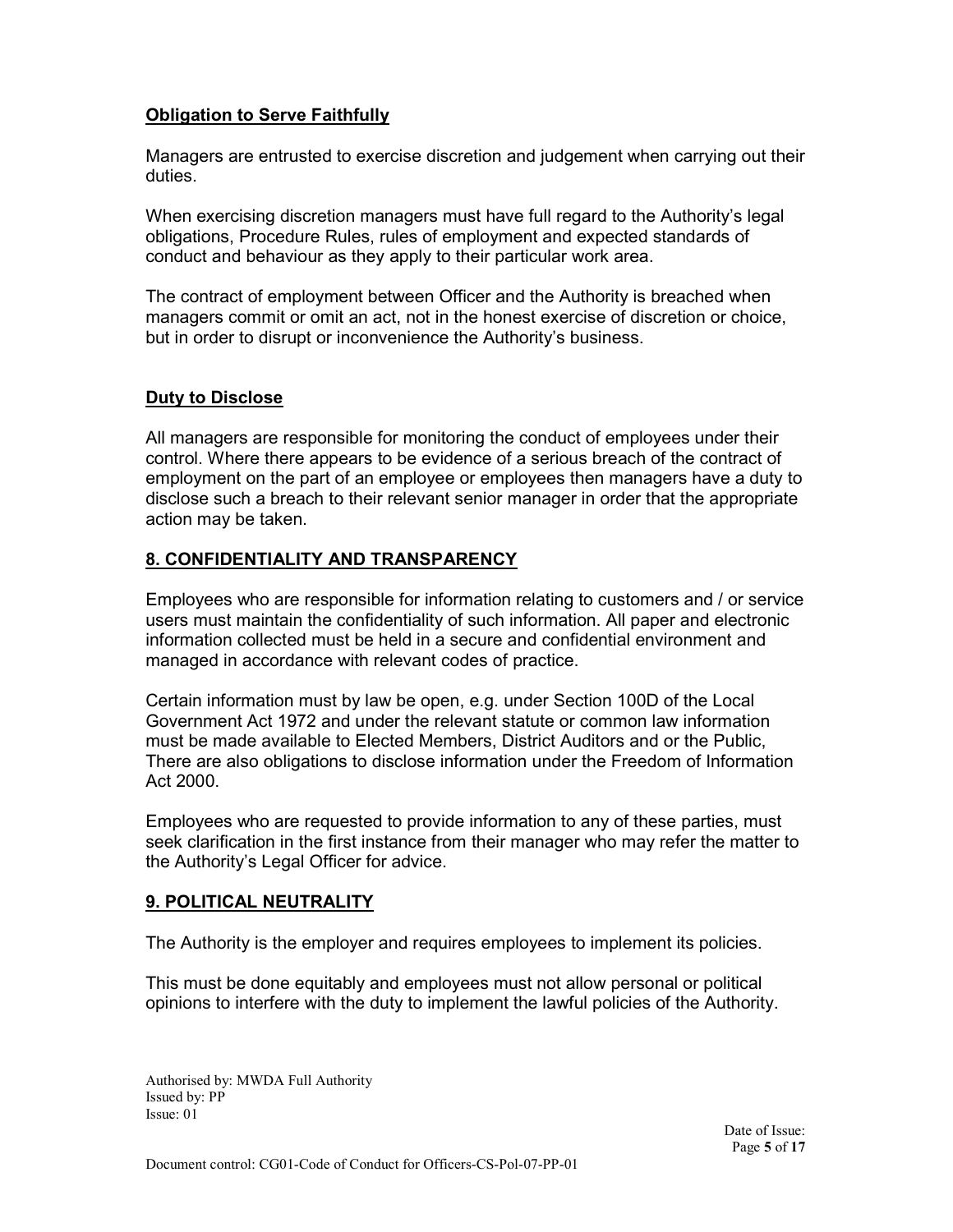Where employees are expected to advise Elected Members, they are required to conform to this Code of Conduct.

# **10. POLITICALLY RESTRICTED POSTS**

Under the Local Government and Housing Act 1989, Local Authority employees holding politically restricted posts (as defined below) are disqualified from elected membership of any Council (other than a Parish Council), from being an MP or an MEP or to hold office in a political party. Neither must employees canvass at any election or poll and/or speak or write in public in a way which can be construed to affect public support for a political party.

The posts under this restriction are:

a)The Chief Executive of Waste Disposal and Directors

b) All posts graded at spinal column point 44 (or equivalent) salary and above;

c) All posts which meet the duties-related criteria for determining a "sensitive" post irrespective of remuneration level. These posts are defined as those which;

-give advice on a regular basis to the Authority, to any committee or sub-committee of the Authority, to any joint committee on which the Authority are represented.

-speak on behalf of the Authority on a regular basis to journalists and broadcasters

Employees who wish to apply for exemption from these restrictions should formally consult both the Chief Executive and the Assistant Corporate Services Manager.

# **11. RELATIONSHIPS**

#### **Elected Members**

Both Councillors and Authority Employees are servants of the public, and they are indispensable to one another, but their responsibilities are distinct. Councillors are responsible to the electorate and serve only so long as their term of office lasts. Authority Employees are responsible to Merseyside Waste Disposal Authority. Their job is to carry out the Authority's work under the direction and control of the Authority, the Chief Executive and, Committees and sub-committees.

Mutual respect between Councillors and Authority Employees is essential for good local government. Close personal familiarity between individual Councillors and Authority Employees can damage the relationship and prove embarrassing to other Councillors and Authority Employees.

It is important to realise that local government employees should not use personal relationships with Elected Members to influence or attempt to influence any decision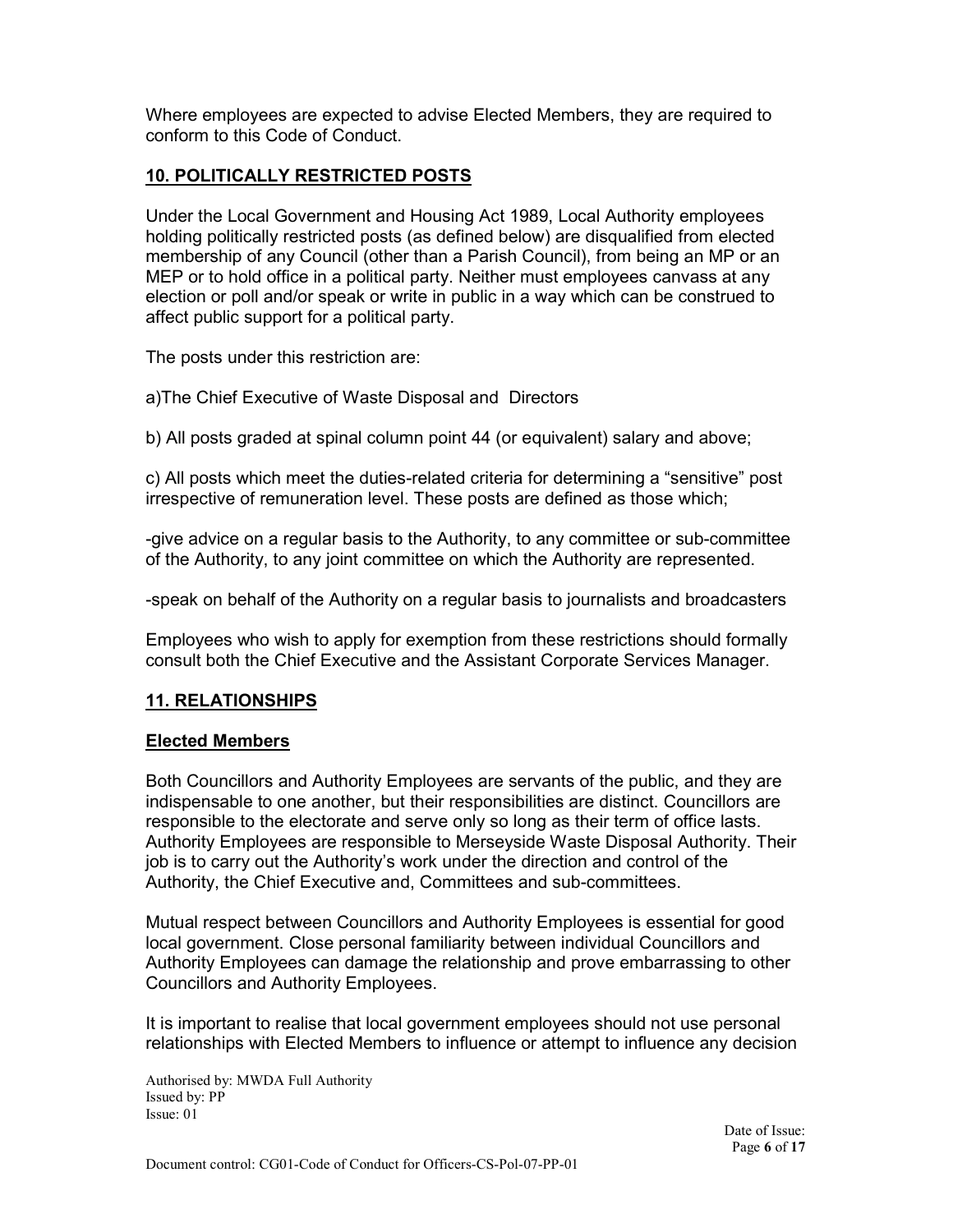making process of the Authority or to interfere with the proper implementation of Authority decisions. Nor should Elected Members use personal relationships with employees to interfere with or gain advantage over the proper running of the local government service.

In the case of the Chief Executive any relationships of the above type must be reported to the Authority.

#### **Contractors and Suppliers**

Relationships that exist or have existed between Officers with contractors or suppliers, or with potential contractors or suppliers, whether financial or non-financial must be declared. Contractors and suppliers must be dealt with in a fair and equitable manner and no advantageous, disadvantageous or prejudicial treatment given to individuals. This is in addition to the statutory responsibilities of all Authority Employees under the provisions of Section 117 of the Local Government Act 1972

Employees who engage or supervise contractors or suppliers and are involved with suppliers or contractors with whom they previously had or currently have a relationship in a private or domestic capacity must declare that relationship (as soon as they become aware of it), in writing to the Chief Executive.

Contractors and suppliers must not be used in a private or domestic capacity by any employee who has had or is having an official relationship with the contractor or supplier where the employee may benefit from that relationship. If any relationship becomes unavoidable, for example if the domestic relationship preceded the Authority's business relationship then the circumstances of the private or domestic relationship must be declared to the Chief Executive using the appropriate form i.e. Registration of Personal Interests.

Contractors and suppliers of the Authority must not be approached by employees in any capacity, to provide goods and services at preferential rates by virtue of employees' dealings on behalf of the Authority. This does not apply to employees purchasing goods or services at normal rates from Authority suppliers in their capacity as a member of the public.

Exceptions to the above are those organisations who have been approved or authorised by the Authority to offer preferential rates for their goods and services to all employees of the Authority.

#### **Appointments/Promotion/Discipline**

Appointments or promotions must be made in accordance with the Authority's Recruitment, Selection and Retention Policy. Employees involved in these processes must declare to their manager any personal, social or other relationship with any candidate over whom a decision is required. It is unlawful to make an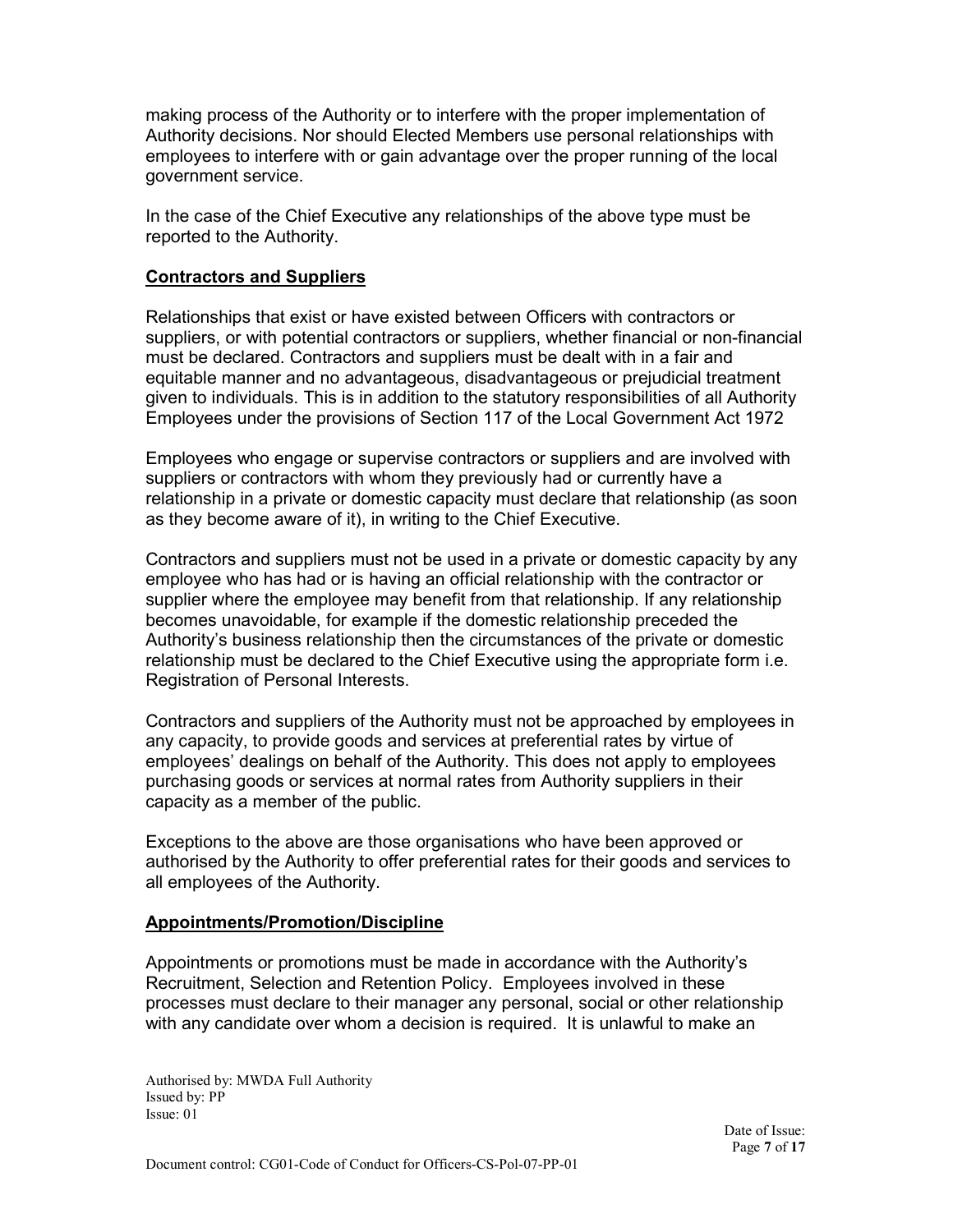appointment based on anything other than the ability of the candidate to undertake the duties of the post.

Candidates for all appointments are required to disclose on their application forms whether they are related to any Elected Councillor or employee of the Authority.

All employees graded above scp 28, or who receive a rate of pay in excess of that must disclose to their manager any relationship known to exist between themselves and any candidate for appointment with the Authority.

Similarly, irrespective of an employee's grade, caution and judgement must be exercised if they are involved or potentially involved in decisions relating to Human Resources Procedures which involve another employee with whom they have a personal, social or other relationship.

#### **Management / Staff /Private Business Relationships**

Given the wide range of skills of Authority employees, there may be occasions when employees carry out private work for other employees either on a voluntary or paid basis. This is generally, but not exclusively within technical or craft areas (e.g. bricklaying, joinery, plumbing, building drawings, gardening etc). The above of course is subject to employees complying with their obligations contained elsewhere within the Code of Conduct.

However, problems could occur if employees undertake work or activities of this kind for managers. Such relationships may influence a manager's judgement in relation to employment matters or be perceived by others as doing so.

Managers should therefore not have staff undertake private work for them.

# **12. DATA PROTECTION**

Under the Data Protection Act 1998 employees have a legal obligation to safeguard personal data in their care and treat it in accordance with the provisions of the Act.

All personal information which is held and accessed in the course of employees' duties must be treated as confidential. It must not be disclosed to a third party without authorisation or permission of the party concerned. Employees must abide by the Authority's Data Protection policy and other relevant codes of practice in relation to data held about service users, employees or members of the public.

#### **12. OUTSIDE COMMITMENTS / ADDITIONAL EMPLOYMENT**

Employees graded above spinal column point 28 or who are above that corresponding pay level must not engage in other employment or engage in any other business without the express permission of the Authority.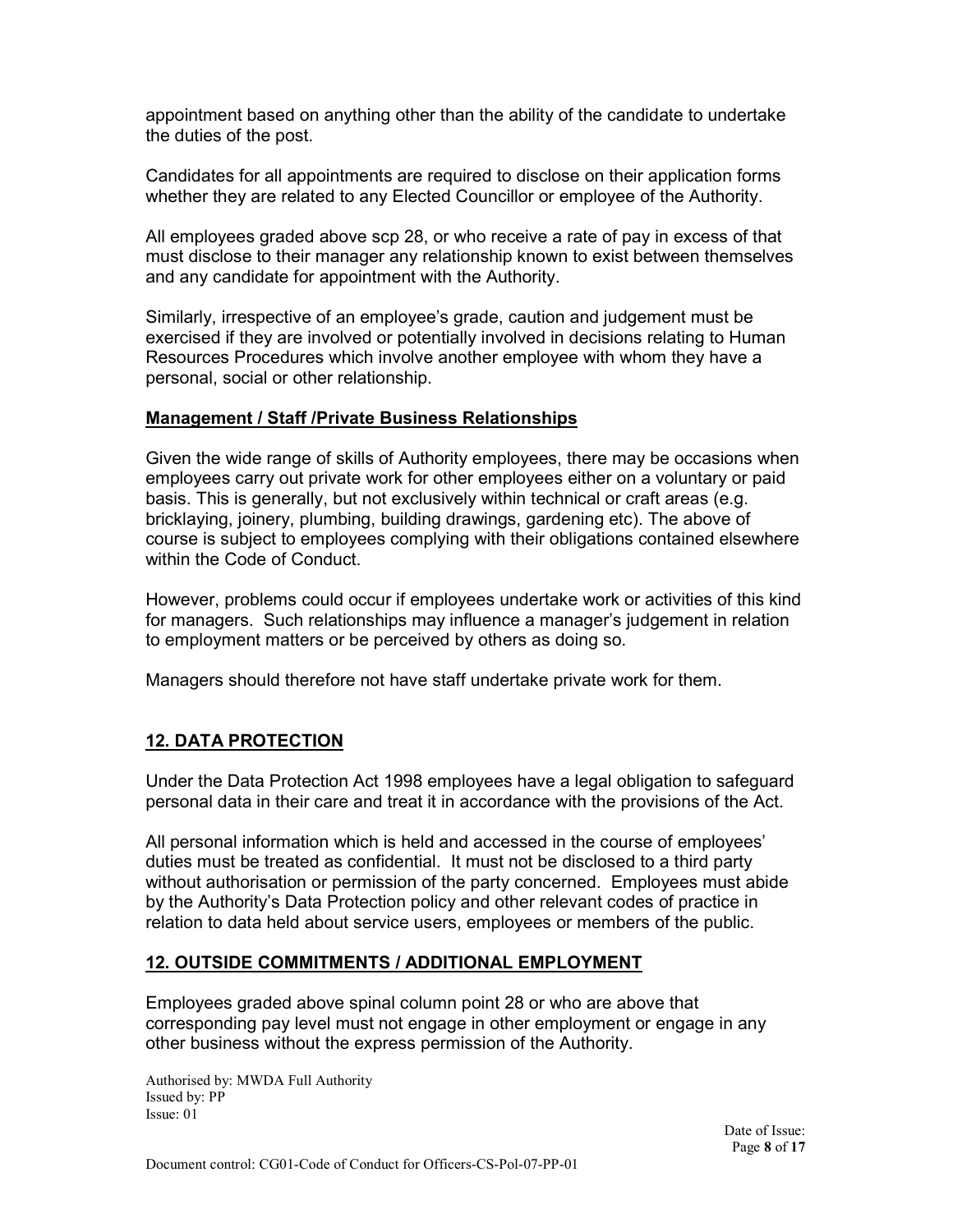Ordinarily, employees graded below scp 28 do not have to seek permission to engage in other employment or other business. However, the Authority subscribes to the Working Time Regulations (1998, as amended) and will take an interest in the number of hours that employees work above those contracted to the Council. The Council's Working Time Policy statement requires employees to notify their manager of any additional work undertaken. Managers will be expected to monitor the number of hours employees work within this category and should bring any issues they feel appropriate to their own manager, Chief Executive or The Assistant Corporate Services Manager.

The Authority also has a duty of care to its employees and recognises that working excessive hours may be a contributory factor to employee's ill health and may have an adverse effect on their ability to perform their substantive duties at the Authority.

All employees irrespective of grade or status must not involve themselves in any organisation or business on a regular or casual basis, which carries out work on behalf of the Authority or on Authority property, nor must they hold any financial or business interest in any such organisation. In addition, if family are so involved then the family and business relationship must be declared to the Chief Executive using the appropriate form i.e. Registration of Personal Interest.

If clarification is required on this matter then advice should be sought from the Assistant Corporate Service Manager and if necessary discussed with the Chief Executive, and, the relevant Director.

Guidance is available at paragraph 22 of this Code of Conduct should employees seek to engage in outside commitments / additional employment.

#### **14. REGISTRATION OF PERSONAL INTERESTS**

Senior Officers (Director and above) must make an annual declaration of any personal interests they may have. Senior Officers will be expected to make a declaration annually, even if it is simply to formally state that they have no interests to declare.

In addition certain Senior Officers as deemed appropriate by the Chief Executive will also be expected to make similar declarations. These declarations will be from Senior Officers involved in the procurement function, dealing with contractors or suppliers or those involved in sensitive dealings with the public.

All employees irrespective of grade or status must declare to the Chief Executive any interest that could bring about conflict with the Authority's interests e.g. acting as a school governor or involvement with any organisation or pressure group which may seek to influence the Authority's policies, and/or seek funding grants.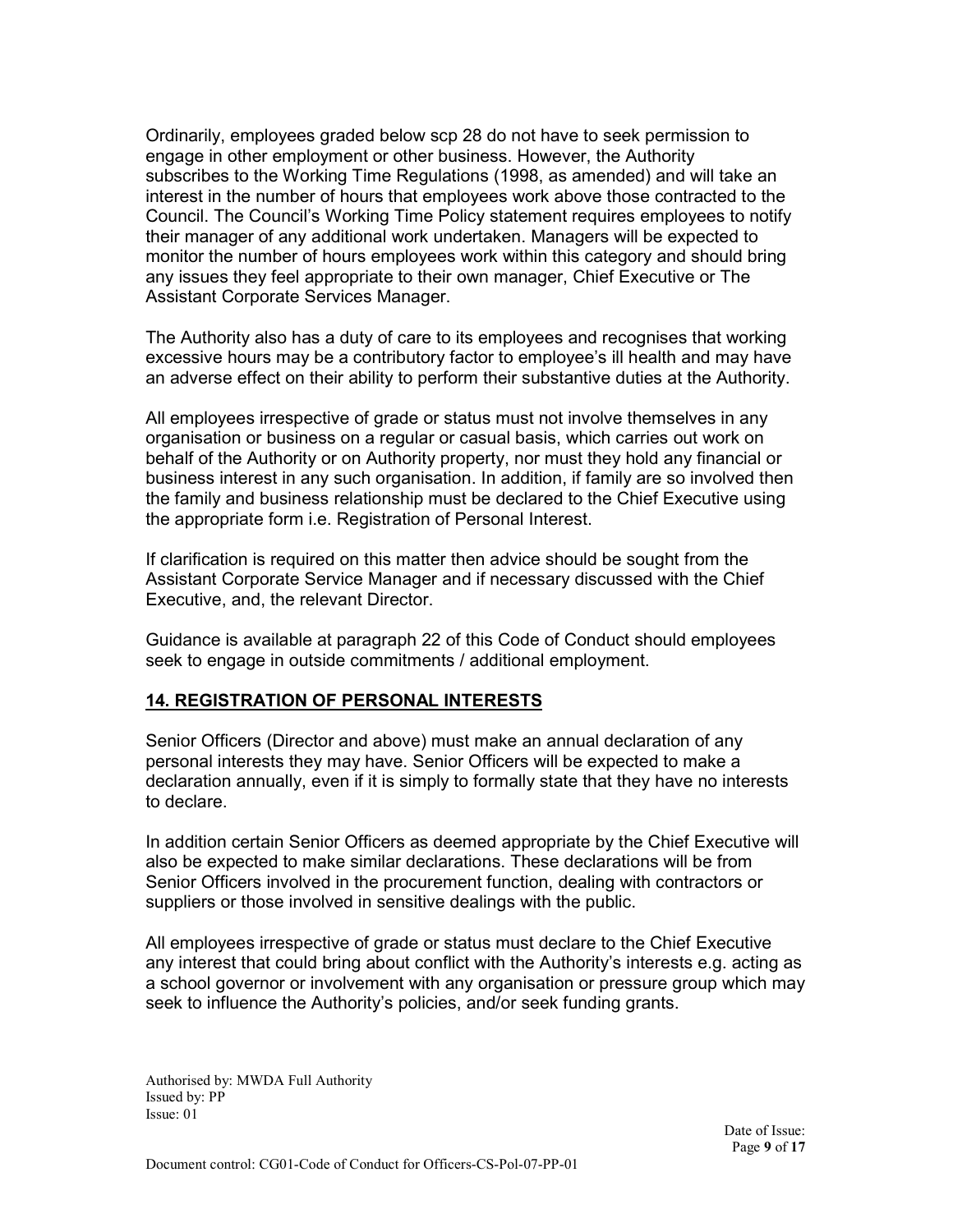All employees irrespective of grade or status must declare any financial interests in organisations which could conflict with the Authority's interests.

Employees who are members of organisations not open to the public and which have secrecy about rules, membership or conduct, must declare this membership to the Chief Executive, using the appropriate form i.e. Registration of Personal Interest.

In the case of the Chief Executive any personal interests of the above type must be reported to the Clerk to the Authority.

Guidance is available at paragraph 22 for employees wishing to register a personal interest.

#### **15. USE OF AUTHORITY PROPERTY OR FACILITIES**

Employees must not remove or use Authority property or facilities for personal requirements or for the benefit of others where the work of the Authority is not involved.

Use of Authority buildings or property outside your normal duties and hours of work must be fully authorised and open to security.

Employees must not conduct business or work connected with an outside business or organisation during Authority time. Employees must not involve colleagues or request them to carry out such work.

#### **16. COPYRIGHTS, DESIGNS AND PATENTS**

Any inventions, creative design, writing or drawings which are produced as part of normal duties or as an obligation are the property of the Authority and must not be passed to outside organisations or persons.

Employees must not market or sell any invention, creative design, writing or drawing which has been produced or used during their period of employment with the Authority.

#### **17. EQUALITY ISSUES**

All employees have an obligation to ensure that they comply with the requirements of the law and Authority policies relating to equality and respect at work.

#### **18. INVOLVEMENT IN THE TENDERING PROCESS**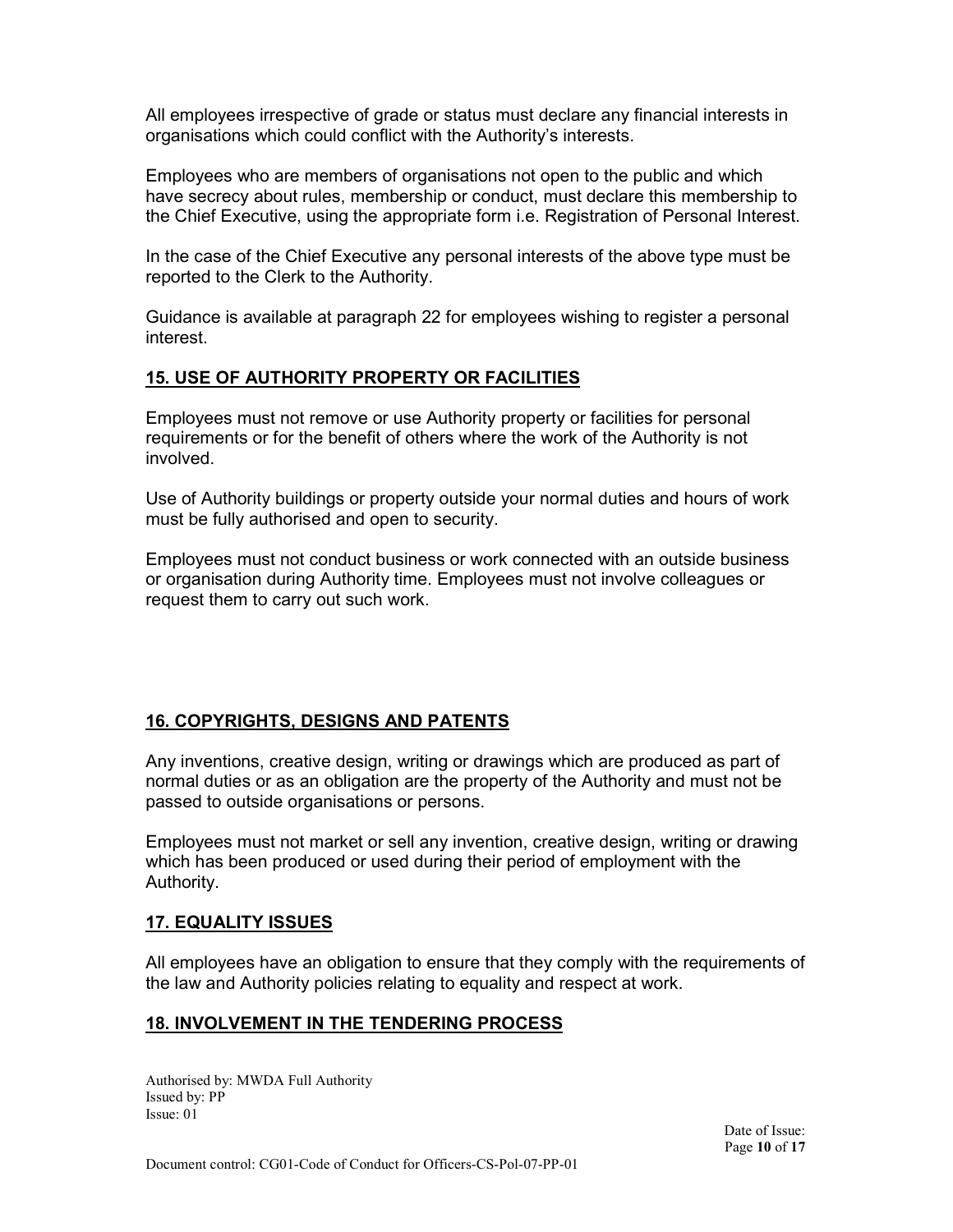Employees involved in the tender process for Authority services or in the procurement of goods and services should fully understand the current Authority's procedures and practices and be conversant with the Authority Procedural Rules. If employees are unclear, they should seek guidance from their manager.

Employees, when dealing with customers, suppliers, contractors and sub-contractors, must do so in a fair and impartial manner

Employees who are privy to confidential information on tenders or costs for either internal or external contractors or suppliers must not disclose that information to unauthorised parties or organisations.

You must ensure that no special favour is shown to current or recent former employees or their partners, close relatives or associates in awarding contracts to businesses run by them or employing them in a senior or relevant managerial capacity.

If a contract in which you have a pecuniary interest, whether direct or indirect not being a contract to which you are yourself a party, comes before the Authority, you must give notice of your interest at the earliest opportunity on the appropriate form.

In the case of the Chief Executive any interest of the above type must be reported to the Authority.

#### **19. CORRUPTION**

It is a criminal offence for employees to corruptly receive or give any gift, loan, fee, reward or advantage for providing or not providing anything or showing favour or disfavour in their official capacity to any person.

#### **20. FINANCIAL RESOURCES**

Employees who are responsible for financial resources of the Authority must ensure that they are used in a responsible and lawful manner, thus ensuring Best Value to the taxpayer and avoiding legal challenge to the Authority.

Employees must ensure that all Authority Standing Order and Procedural Rules are observed when handling or dispensing financial resources.

#### **21. HOSPITALITY AND GIFTS**

The circumstances surrounding the provision and receipt of gifts and hospitality area sensitive issue in all aspects of the public service. For obvious reasons employees should exercise extreme caution when offered any form of gift or hospitality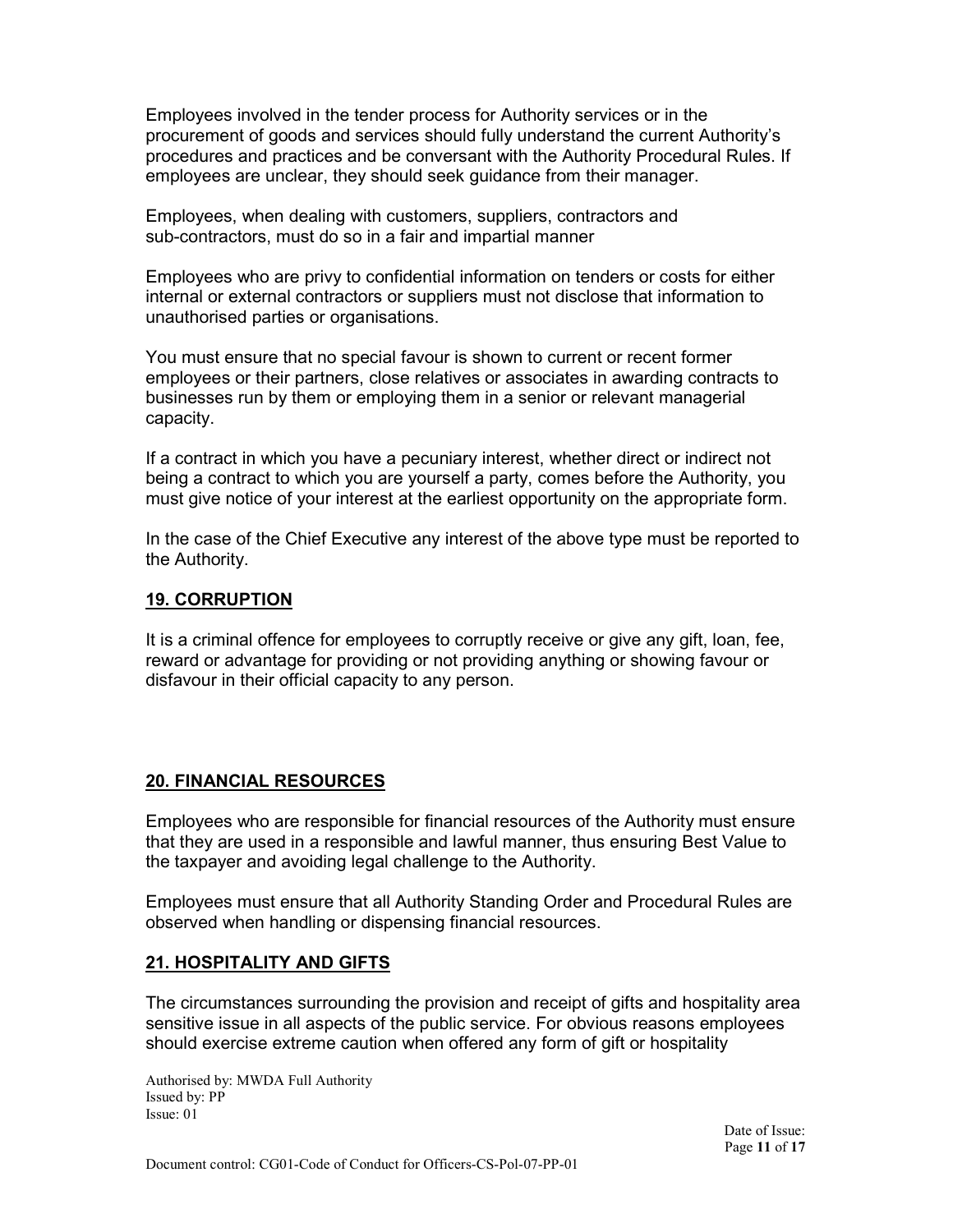connected to their duties. The following set out some guidelines but it is essential that employees seek the earliest clarification from their manager before acceptance if there is any doubt.

# **HOSPITALITY**

#### **Official Hospitality**

Some Officers will be expected to attend official functions and events on behalf of the Authority and sometimes will accompany Elected Members. It is the norm that hospitality will be provided by the host and it is quite acceptable and proper that this reasonable hospitality be accepted and there is no requirement for the officer to declare it.

#### **Hospitality at Conferences, Seminars / Training Courses**

A part of some officers' professional duties will be to attend conferences, seminars, briefings etc. As part of the fee, which is usually paid by the Authority, hospitality will be offered in the form of lunches, dinners or receptions. Provided that this is an integral part of the event there is no requirement to declare this.

At certain events organisations may provide hospitality over and above that included in the fee. This hospitality may be open to all or by select invitation. As a rule employees should declare all hospitality offered over and above that included in the event fee albeit this may be in retrospect.

#### **Day to Day Working / Hospitality**

During officers' day to day business it is possible that an offer of hospitality will be made. This hospitality usually takes the form of refreshments. In these situations officers should exercise caution and professional judgement without causing offence to the other party.

#### **Private / Recreational Hospitality**

Hospitality may be offered to officers by organisations with speculative or established links to the Authority. This hospitality usually has a recreational base and includes golf events, football / rugby/ cricket games, theatre tickets, holidays, spa days etc., but could also extend to invitations to dinners and or events organised by institutions or consultants. This type of hospitality must be declined, and declared.

All declared hospitality or offers of hospitality will be recorded in the central register in the Corporate Services Section.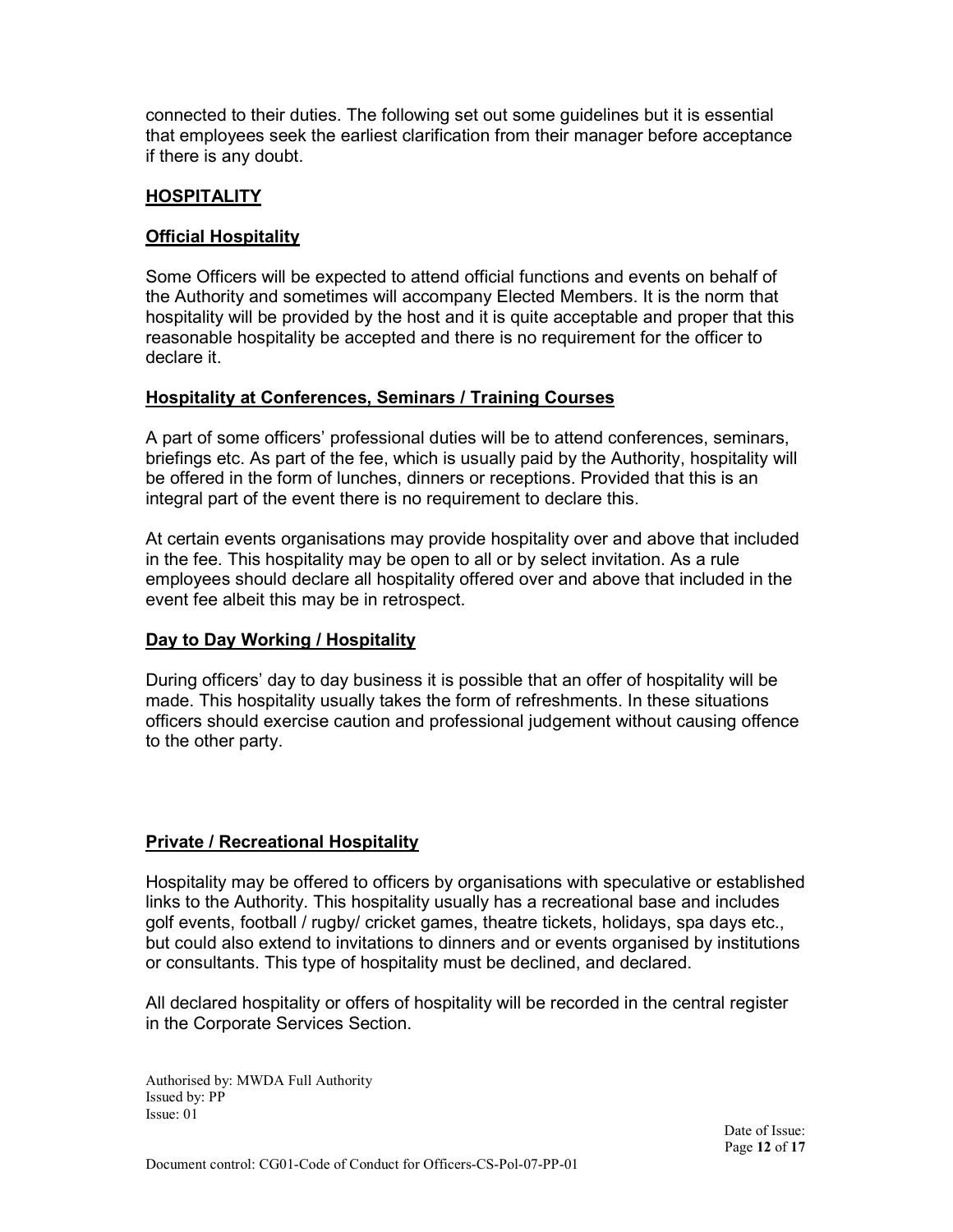#### **Declaration of Hospitality**

To declare details of hospitality you should complete form DA1 as soon as possible. The form is available from the Corporate Services Section.

Details of hospitality (accepted or declined) will be entered into a register which will be maintained by the Corporate Services Section Resources. The record of hospitality which is declared or declined should be sent to the Corporate Services Section. If possible a value of the hospitality should be provided. Employees should always inform their Line Manager accordingly.

#### **Gifts to Employees**

With the exceptions outlined below employees are not permitted to receive gifts in their capacity as employees of the Authority. These include gifts for work undertaken, speaking engagements, gifts from organisations with links to the Authority, gifts provided at seminars / conferences, competitions connected to the employees work, etc.

Promotional gifts of insignificant value (e.g. pens, diaries, key rings, calendars etc.) are acceptable and employees will not be required to declare these.

Individual employees or the section within which they work, may also receive gifts from current and former colleagues. These gifts are usually in the form of souvenirs, flowers, confectionery, wine etc. These gifts are acceptable and there is no requirement to declare them.

All other gifts should either be declined or where this is not practical, declared to the Corporate Services Section who will arrange for the gift to be donated to an appropriate charity. Acknowledgement will be sent to employees declaring the gift or item.

Employees are reminded in all cases that where there is any doubt then guidance should be sought from the Assistant Corporate Services Manager, Line Manager or Chief Executive.

In the case of the Chief Executive any uncertainty as to the acceptability or otherwise of offers of hospitality should be discussed with the Clerk and Solicitor to the Authority.

#### **22. REGISTERING A PERSONAL INTEREST / APPLICATION FOR PERMISSION TO ENGAGE IN OUTSIDE COMMITMENTS / ADDITIONAL EMPLOYMENT**

Employees registering an interest or applying for permission to engage in outside commitments or additional employment should do so on the appropriate form which is obtainable within the Employee Handbook, the Authority Intranet or from the Corporate Services Section.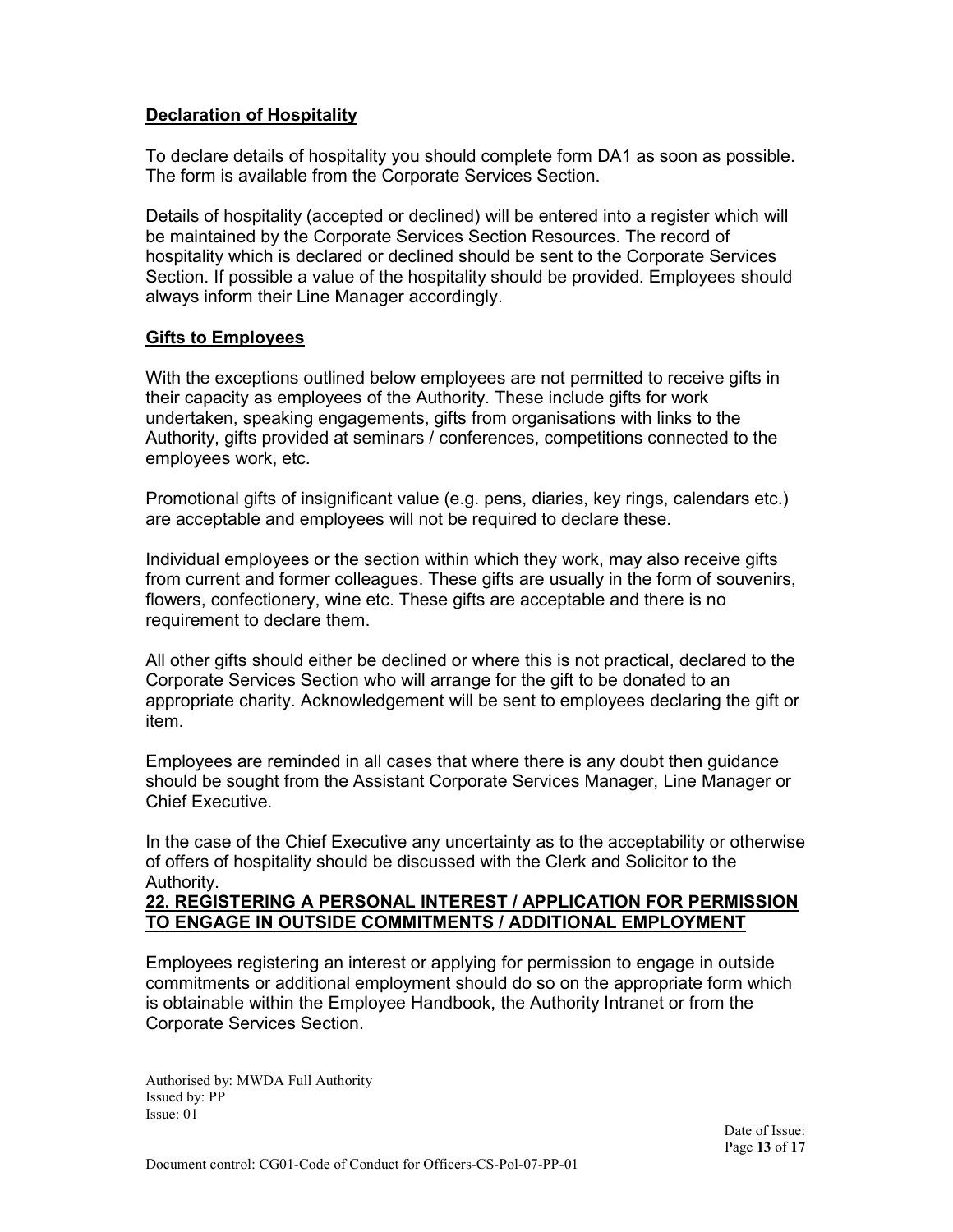In all cases employees' applications to engage in outside commitments or additional employment will be considered by and commented on in the first instance by the Director and Section Manager. This will then be submitted to the Chief Executive who will approve or disallow the request. The decision will be relayed to the employee in writing. Until such confirmation is received no commitments should be entered into.

Employees registering interests will receive acknowledgement and notification of specific action required to be undertaken in accordance with this Code of Conduct.

#### **23. RECONSIDERATION**

If employees are dissatisfied with the response of the Chief Executive then they may write to the Chief Executive requesting reconsideration of the issue. This should include any further evidence that may assist the Chief Executive.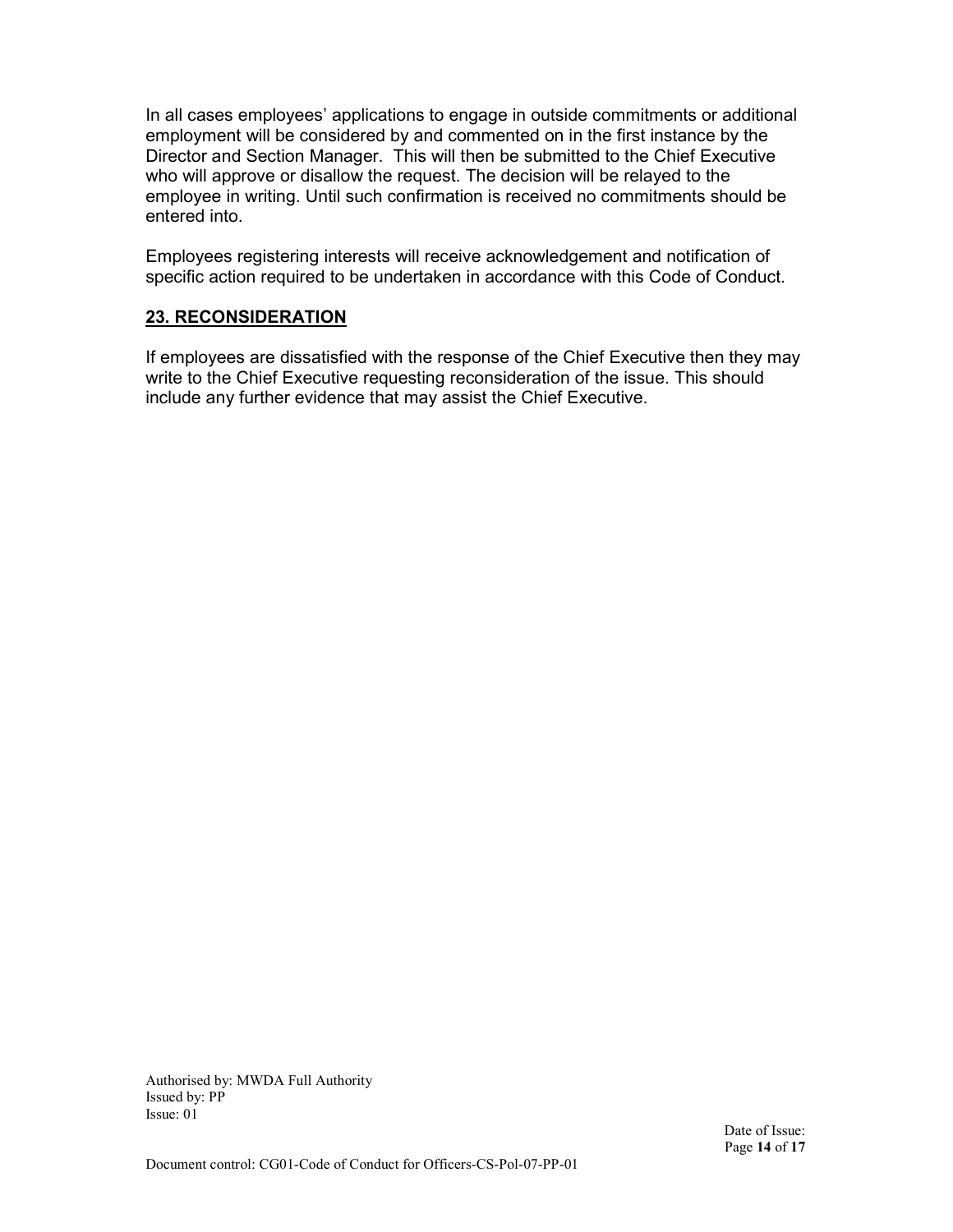

# **Code of Conduct for Employees**

#### **Registration of Personal Interests**

#### **Guidelines for Employees**

The Authority cannot restrict nor would it wish to restrict members of an employee's family from being involved with organisations that conduct business or are associated with the Authority.

The purpose of a declaration in such an instance is to show transparency in the relationship between the Authority, the organisation and the employee. Where necessary, steps will be taken to ensure that the employee concerned is not involved in any Authority processes relating to the specified organisation. Employees should carefully read the Code of Conduct for Employees and seek guidance as necessary.

Employees who carry out any form of public duty e.g. elected member of another authority, serve on an N.H.S. Trust Board, act as a Justice of the Peace or school governor etc. must declare this fact. Similarly employees who are involved with any organisation which is sponsored by or receives donations from the Authority, or which sponsors the Authority must also declare these facts.

The aim of these declarations is not intended to restrict employees' personal life but to protect their interests as a Authority employee against any allegations.

#### Process

1. Obtain the Form from the communal drive/employee handbook or the Assistant Corporate Services Manager.

2. Complete the form and return it to the Assistant Corporate Services Manager.

3. If necessary Employees, Chief Officers or the Assistant Corporate Services Manager will see clarification of any information given.

4. Employees will receive written acknowledgement of their declaration with any advice for compliance with the Authority's Code of Conduct for Employees.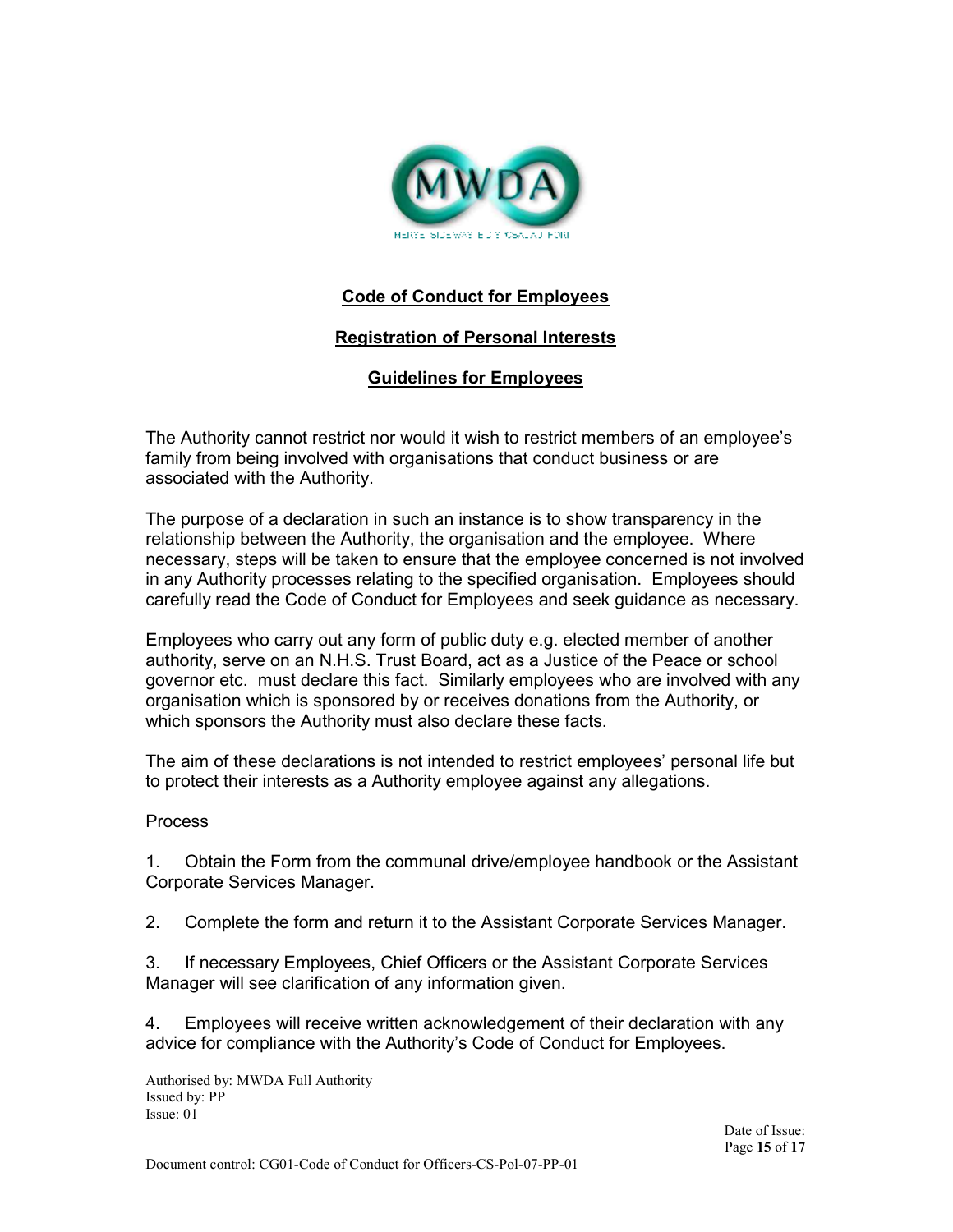

# **Code of Conduct for Employees**

# **Registration of Personal Interests**

**Use only one form per declaration. For further declarations, use a separate form. Please complete and return this form to the Assistant Corporate Services Manager.** 

| Surname: | Forename(s) |
|----------|-------------|
|----------|-------------|

| Job Title: | Section |
|------------|---------|
|            |         |

*Name of organisation in which you have an interest:-* 

*Nature of organisation:-* 

*How are you connected to the Organisation?:-*